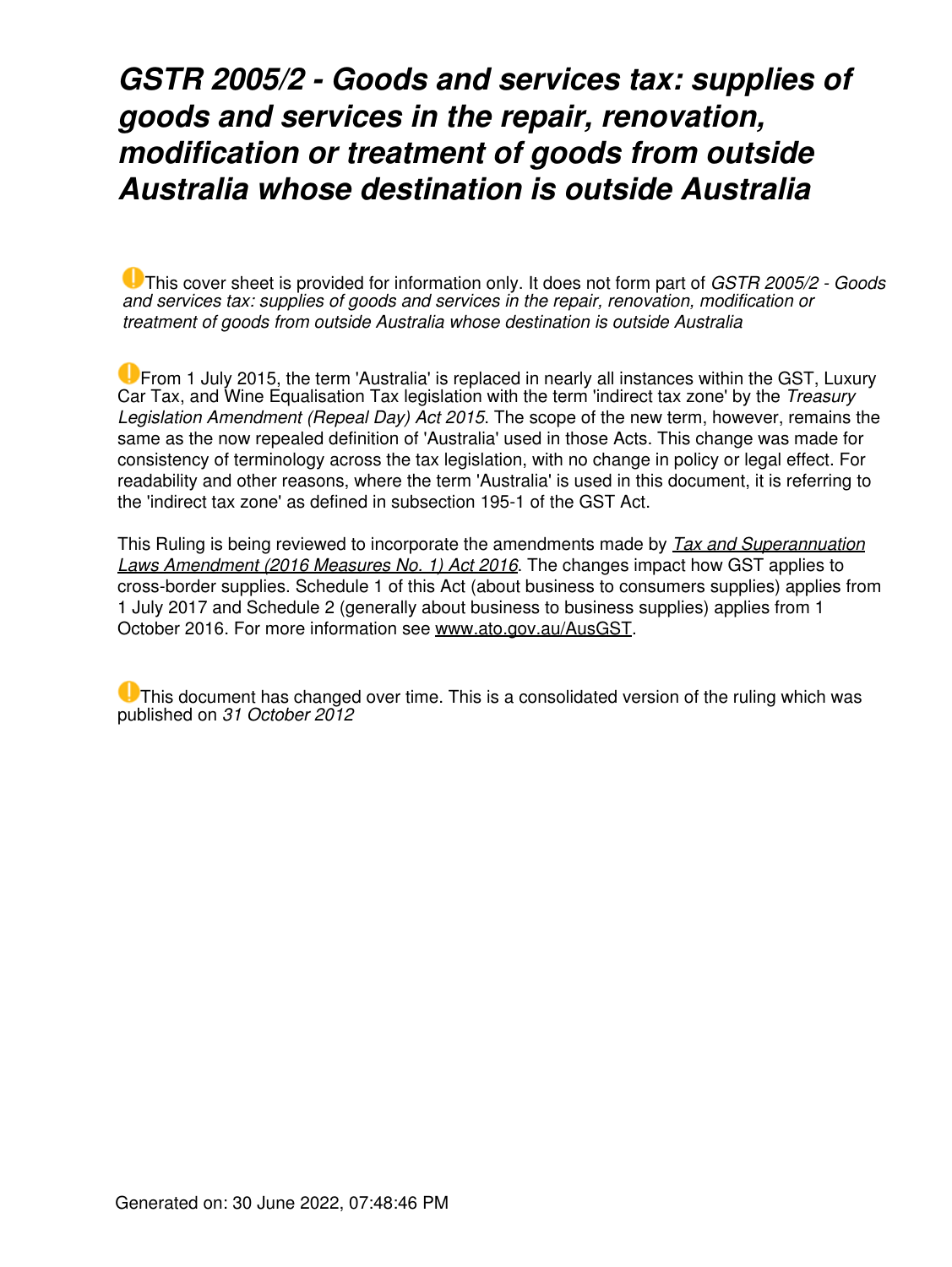**Australian Government** 



**Australian Taxation Office** 

Page status: legally binding

Goods and Services Tax Ruling

**GSTR 2005** Page 1 of 18

### **Goods and Services Tax Ruling**

Goods and services tax: supplies of goods and services in the repair. renovation, modification or treatment of goods from outside Australia whose destination is outside Australia

This Ruling is being reviewed to incorporate the amendments made by Tax and Superannuation Laws Amendment (2016 Measures No. 1) Act 2016. The changes impact how GST applies to cross-border supplies. Schedule 1 of this Act (about business to consumers supplies) applies from 1 July 2017 and Schedule 2 (generally about business to business supplies) applies from 1 October 2016. For more information see https://www.ato.gov.au/AusGST

| Contents<br>Para               |    |
|--------------------------------|----|
| What this Ruling is about      | -1 |
| Date of effect                 | 5  |
| <b>Context</b>                 | 7  |
| <b>Ruling with explanation</b> | 12 |
| <b>Detailed contents list</b>  | 93 |

#### **Preamble**

This document was published prior to 1 July 2010 and was a public ruling for the purposes of former section 37 of the Taxation Administration Act 1953 and former section 105-60 of Schedule 1 to the Taxation Administration Act 1953.

From 1 July 2010, this document is taken to be a public ruling under Division 358 of Schedule 1 to the Taxation Administration Act 1953.

A public ruling is an expression of the Commissioner's opinion about the way in which a relevant provision applies, or would apply, to entities generally or to a class of entities in relation to a particular scheme or a class of schemes.

If you rely on this ruling, the Commissioner must apply the law to you in the way set out in the ruling (unless the Commissioner is satisfied that the ruling is incorrect and disadvantages you, in which case the law may be applied to you in a way that is more favourable for you - provided the Commissioner is not prevented from doing so by a time limit imposed by the law). You will be protected from having to pay any underpaid tax, penalty or interest in respect of the matters covered by this ruling if it turns out that it does not correctly state how the relevant provision applies to you.

[Note: This is a consolidated version of this document. Refer to the Legal Database (http://law.ato.gov.au) to check its currency and to view the details of all changes.]

### What this Ruling is about

This Ruling is about the operation of item 6 in the table in 1. subsection 38-185(1) and item 5 in the table in subsection 38-190(1) of the A New Tax System (Goods and Services Tax) Act 1999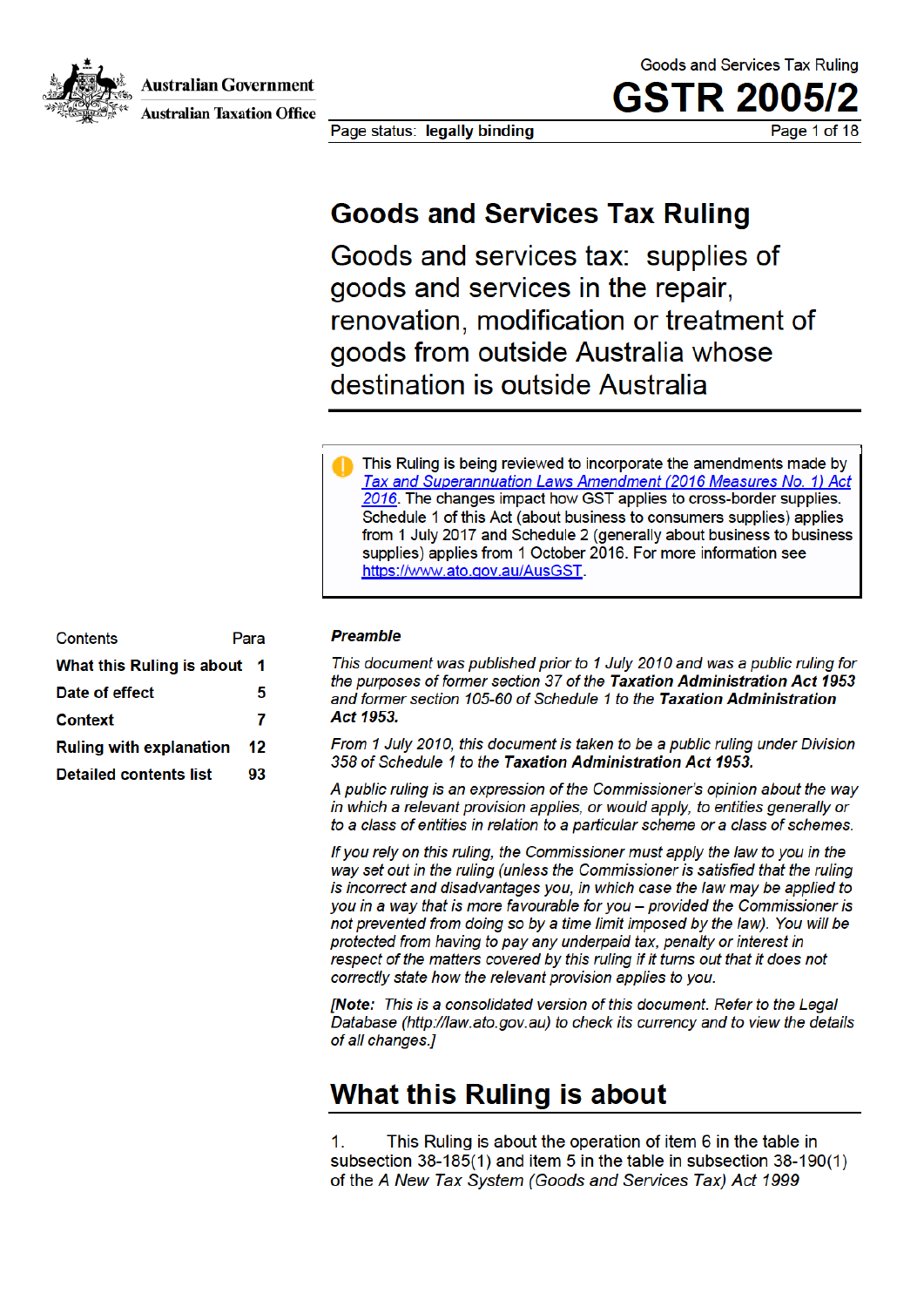(GST Act). It explains the requirements for a supply to be GST-free under these items.

2. Item 6 provides for the GST-free supply of goods in the course of such repair, renovation, modification or treatment of goods from outside Australia whose destination is outside Australia. Item 5 provides for the GST-free supply of services constituting the repair, renovation, modification or treatment of goods from outside Australia whose destination is outside Australia.

- 3. In particular, this Ruling sets out the Commissioner's views on:
	- (a) when a supply of goods is in the course of repairing renovating, modifying or treating other goods;
	- (b) when a supply of services is constituted by the repair, renovation, modification or treatment of other goods;
	- (c) when goods are from outside Australia and have a destination outside Australia; and
	- (d) the types of documents which demonstrate that the requirements for a GST-free supply of goods or services are met.

4. All legislative references in this Ruling are to the GST Act, unless otherwise stated.

### **Date of effect**

5. This Ruling applies [to tax periods commencing] both before and after its date of issue. However, this Ruling will not apply to taxpayers to the extent that it conflicts with the terms of a settlement of a dispute agreed to before the date of issue of this Ruling (see paragraphs 75 and 76 of Taxation Ruling TR 2006/10).

6. [Omitted.]

### **Context**

7. A supply of goods is a taxable supply if the supply is connected with Australia and the other requirements of section 9-5 are met. However, the supply is not a taxable supply to the extent that it is GST-free.

8. Subdivision 38-E provides for GST-free supplies of exports and other supplies for consumption outside Australia.

9. Goods that are exported can be supplied GST-free if the requirements of one of the items in the table in subsection 38-185(1) are met. Supplies of things, other than goods or real property, for consumption outside Australia are GST-free if the specific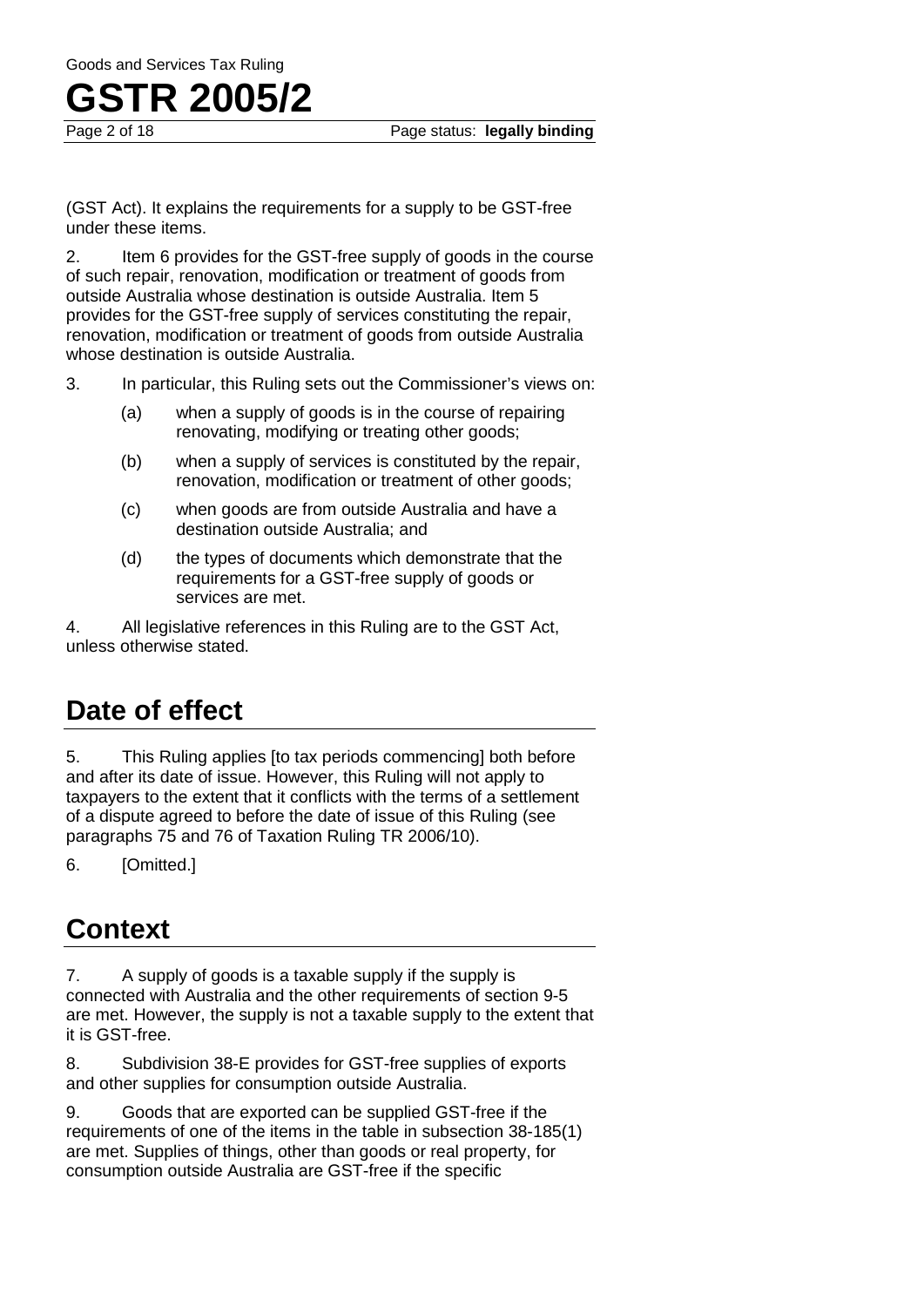**GSTR 2005/2**

requirements of one of the items in the table in subsection 38-190(1) are met.

10. A supply of goods is GST-free under item 6 in subsection 38-185(1) if all the requirements of the item are satisfied unless the supplier reimports the goods according to subsection 38-185(2). A supply of services is GST-free if all the requirements of item 5 in the table in subsection 38-190(1) are satisfied unless the supply is a right or option to acquire something the supply of which would not be GST-free as it be connected with Australia according to subsection 38-190(2). It follows that if item 6 is satisfied, any services that are supplied at the same time by the same supplier will satisfy item 5.

11. This Ruling focuses on item 6 of subsection 38-185(1), but, unless otherwise stated, applies equally to item 5 of subsection 38-190(1).

### **Ruling with explanation**

12. Section 9-5 provides that a supply is not a taxable supply to the extent that it is GST-free or input taxed. Subdivision 38-E provides for GST-free supplies in the context of goods for export and other supplies for consumption outside Australia.

13. Section 38-185 sets out a range of situations in which goods for export can be supplied GST-free. Section 38-190 sets out the circumstances in which things, other than goods or real property, for consumption outside Australia can be supplied GST-free.

14. For a supply of goods to be GST-free under section 38-185, the supply must satisfy the requirements of one of the seven items listed in the table in subsection 38-185(1).

15. Relevant to this Ruling, item 6 of the table in subsection 38-185(1) is as follows:

| Export of goods<br>used to repair<br>etc imported<br>goods | a supply of goods in the course of repairing,<br>renovating, modifying or treating other goods<br>from outside Australia whose destination is<br>outside Australia, but only if: |
|------------------------------------------------------------|----------------------------------------------------------------------------------------------------------------------------------------------------------------------------------|
|                                                            | the goods are attached to, or become<br>(a)<br>part of, the other goods; or                                                                                                      |
|                                                            | the goods become unusable or worthless<br>(b)<br>as a direct result of being used to repair,<br>renovate, modify or treat the other goods.                                       |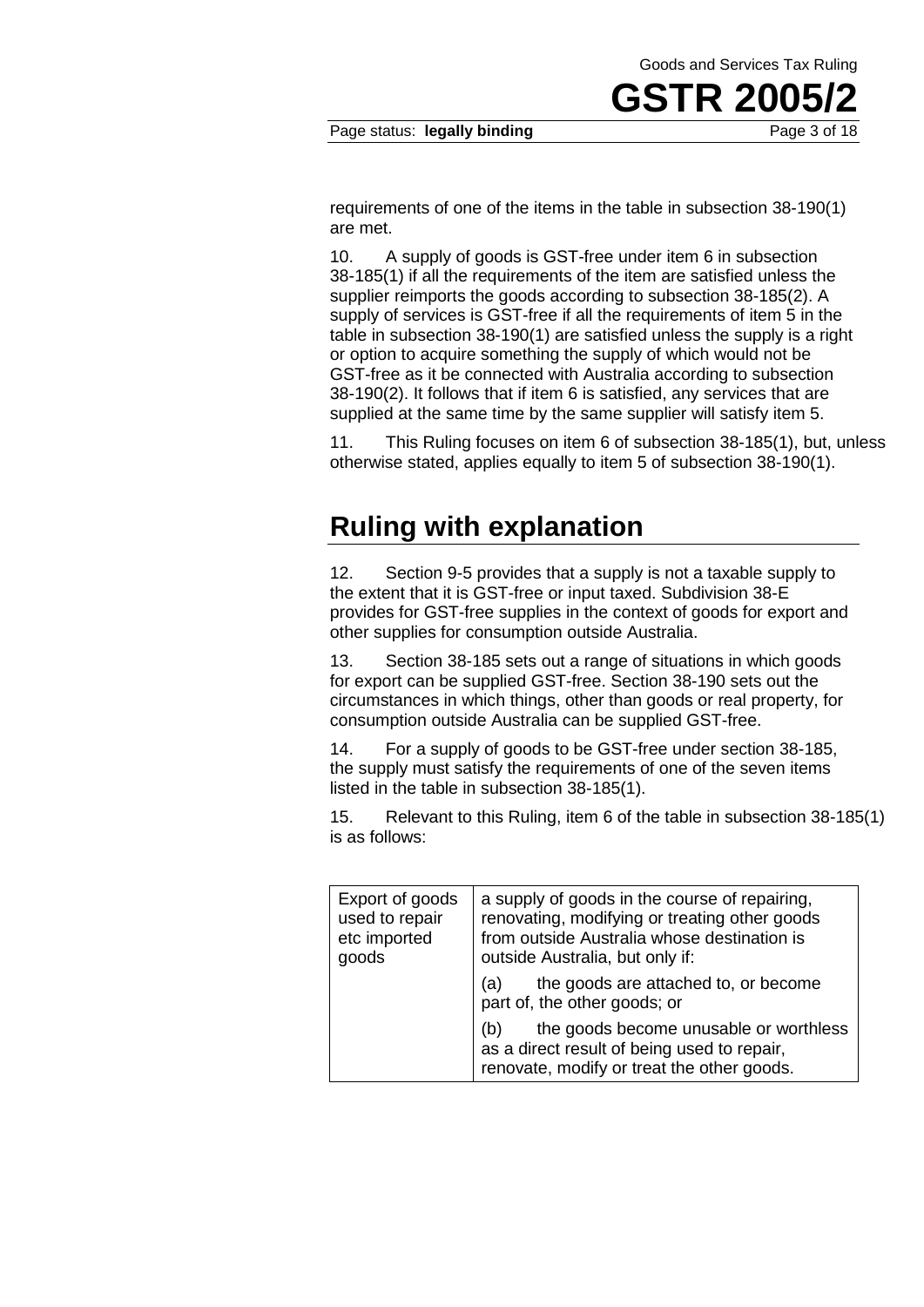

16. However, the supply in item 6 will not be GST-free if the supplier of the goods used in the repair, renovation, modification or treatment<sup>1</sup> reimports the goods into Australia.<sup>2</sup>

17. For a supply of anything other than goods or real property to be GST-free under section 38-190, one of the five items listed in the table in subsection 38-190(1) must apply.

18. Relevant to this Ruling, item 5 of the table in subsection 38-190(1) is as follows:

| Export of      | a supply that is constituted by the repair,                       |
|----------------|-------------------------------------------------------------------|
|                | services used to   renovation, modification or treatment of goods |
| repair etc     | from outside Australia whose destination is                       |
| imported goods | outside Australia.                                                |

19. However, the supply in item 5 will not be GST-free if it is the supply of a right or option to acquire something the supply of which would be connected with Australia and would not be GST-free.<sup>3</sup>

#### **The requirements of item 6 of subsection 38-185(1)**

20. A supply of goods is GST-free if the requirements of item 6 in the table in subsection 38-185(1) are satisfied. The requirements of item 6 are:

- (a) there is a supply of goods;
- (b) the supply is in the course of repairing, renovating, modifying or treating of the other goods;
- (c) the other goods are goods from outside Australia whose destination is outside Australia;<sup>4</sup> and
- (d) the goods supplied are attached to or become part of the other goods or become unusable or worthless as a direct result of being used to repair the other goods.

#### *Supply of goods*

21. A supply of goods is a supply of any form of tangible personal property.<sup>5</sup>

<sup>&</sup>lt;sup>1</sup> Hereinafter, the terms 'repair, renovation, modification or treatment' are collectively referred to as 'repairs' or 'repairing' as the context requires.<br>
<sup>2</sup> Subsection 38-185(2) of the GST Act<br>
<sup>3</sup> Subsection 39-190(2) of the GST Act<br>
<sup>4</sup> For the purposes of this Ruling, and unless otherwise stated, 'other g  $\overline{1}$ 

<sup>&#</sup>x27;other goods from outside Australia whose destination is outside Australia.' 5 Section 195-1 of the GST Act.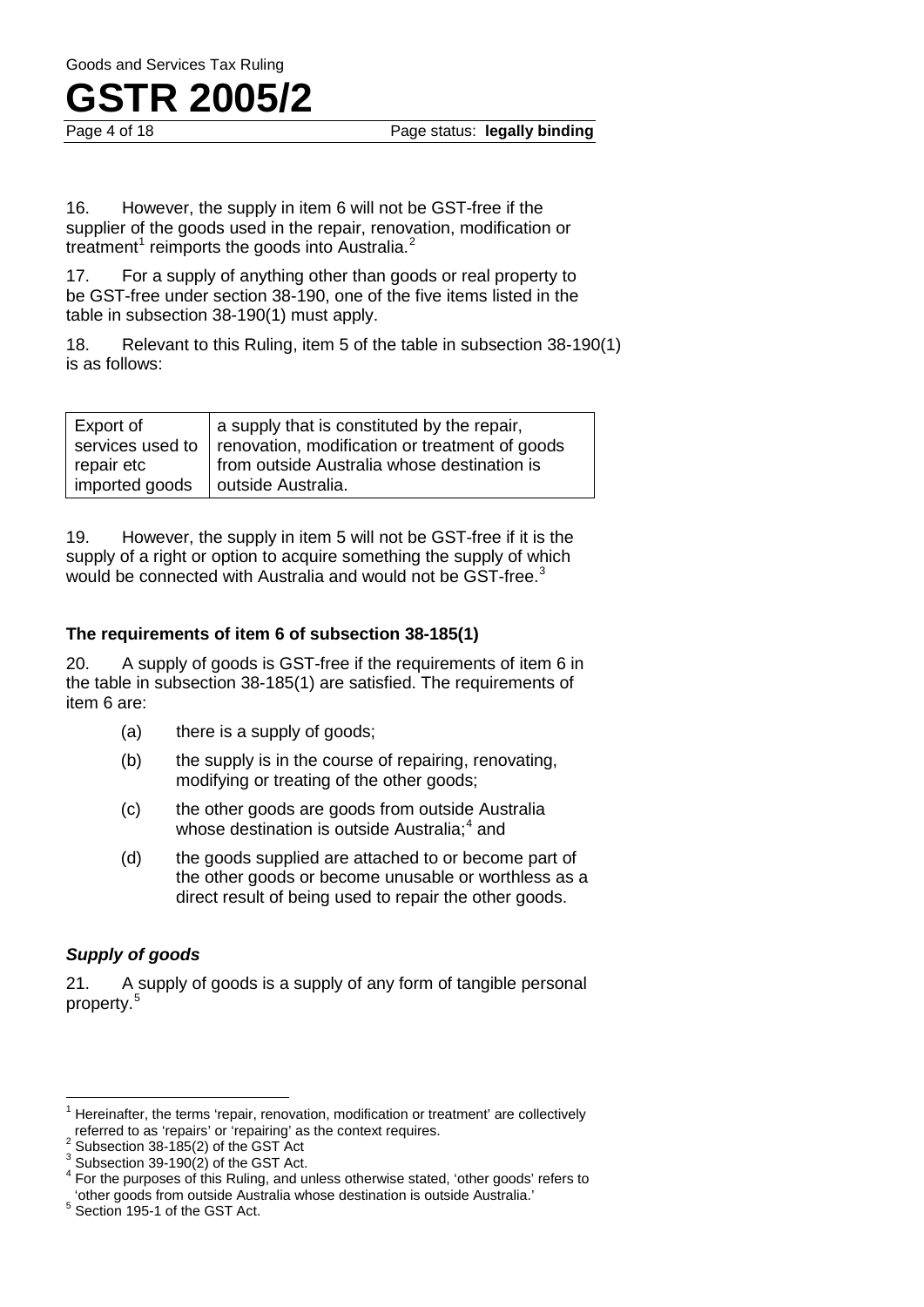**GSTR 2005/2**

#### *Example 1 – supply of goods and services in repairing other goods*

22. *An overseas customer sends an Australian made clock back to the manufacturer for repair. The clock is to be returned to the overseas customer after the repair. The repairer replaces a damaged component and sends the clock back to the customer with an invoice itemising the charges for parts and labour. The supply is GST-free, regardless of whether:*

- *the parts are ancillary to the supply of repairs;*
- *the labour is ancillary to the supply of parts; or*
- *the supply is properly apportionable into two supplies that are respectively GST-free under item 6 in subsection 38-185(1) and item 5 in subsection 38-190(1).*

#### *'In the course of'*

23. For a supply of goods to be 'in the course of' repairing, other goods, it must be made by a person who is carrying out a repair of the other goods.

24. The present tense of the words 'repairing, renovating, modifying or treating' in item 6 requires the supply to be made as the process is being carried out. It follows that the supplier must be carrying out the process, although it is not a requirement that the supplier charge a separate fee for the process.

25. A supplier is the entity that carries out the repair, if it physically does so itself (or through its employees), or if it engages a subcontractor to undertake the process for it. In the case where a subcontractor is engaged, both the head contractor's and the subcontractor's supply is in the course of repairing other goods.

26. A supply of goods is not 'in the course of' repairing other goods if the supplier of the goods is not carrying out (or contractually responsible to arrange the carrying out of) a physical process in respect of the other goods. For example, a supply of a part to the owner of the other goods is not a supply of goods in the course of repairing the other goods if the owner will use the part to repair the other goods.

27. A supply of goods earlier in the distribution chain is not in the course of the repair, if the earlier supplier does not also carry out the process. For example, a supply of electrical components by an electronics retail store, to a technician for re-supply in repairing other goods, is not GST-free under item 6. The supply by the retailer is not in the course of repairing the other goods. The supply by the technician (if the technician re-supplies the goods) is in the course of repairing other goods.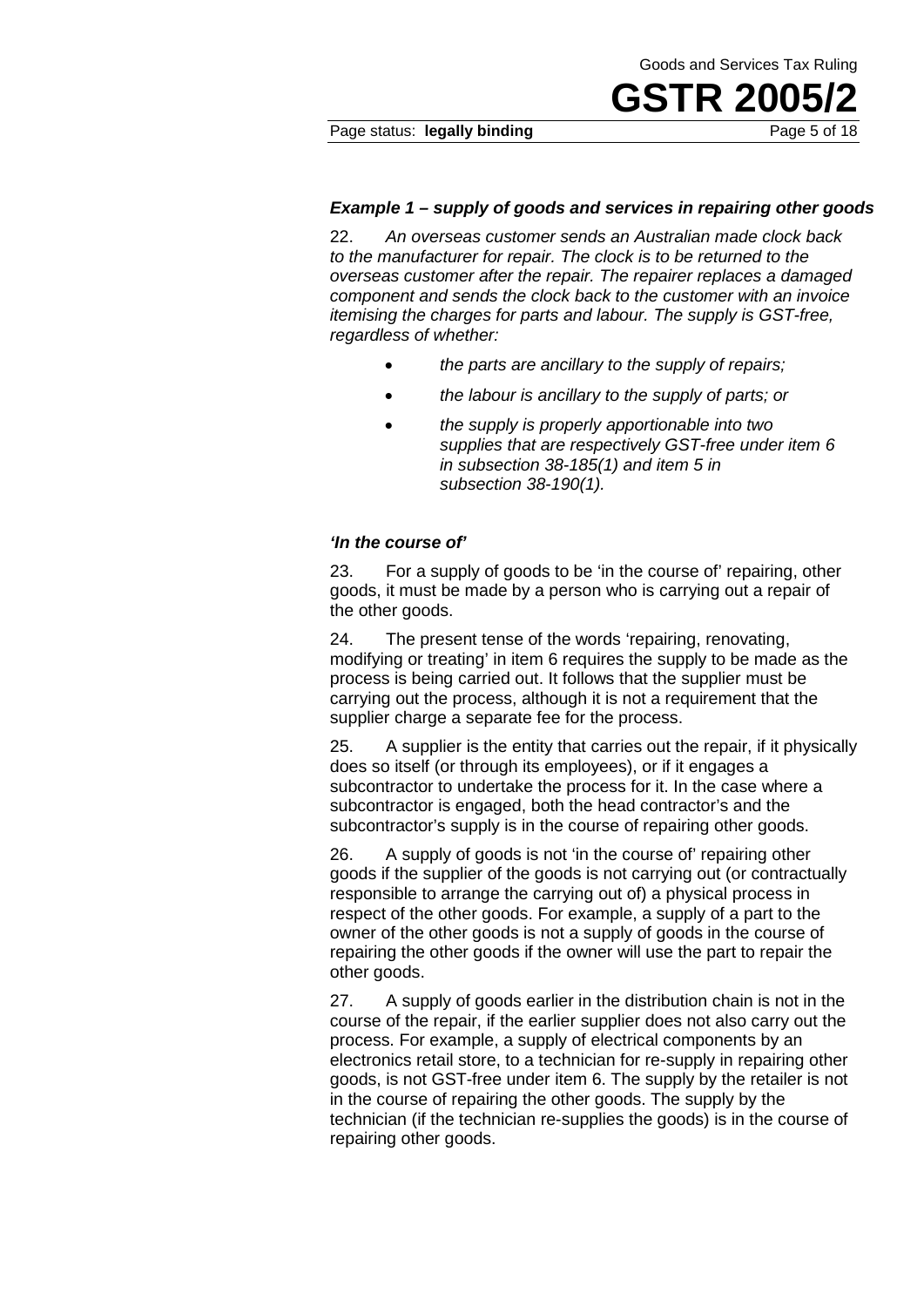

#### *Example 2 – goods supplied in the course of repairing other goods*

28. *An overseas customer sends Australian manufactured equipment back to the manufacturer for repair. The Australian manufacturer supplies and installs a replacement component needed to repair the equipment. The customer is charged for the component and the labour. The equipment is returned to the customer overseas.*

29. *The supply of the component is made in the course of repairing the equipment and therefore is GST-free.*

#### *Example 3 – supplies through a subcontractor*

30. *As in Example 2, an overseas customer sends Australian manufactured equipment back to the manufacturer for repair. The Australian manufacturer subcontracts the repair to a subcontractor. A component is needed to repair which the subcontractor acquires from another supplier. After the repair is completed the equipment is returned overseas.*

31. *The supply of the component to the subcontractor is not made in the course of repairing the equipment and is therefore not GST-free. The subcontractor's supply of labour and the component to the Australian manufacturer is made in the course of the repair and is GST-free. The manufacturer's supply to the overseas customer is also GST-free*.

#### *Example 4 – goods not supplied in the course of repairing other goods*

32. *An overseas company sends faulty equipment to its Australian branch to be repaired. Employees of the company at the Australian branch carry out the repair using parts acquired from a local supplier. The supply of the parts is not made in the course of repairing the equipment and is therefore not GST-free.*

#### *The meaning of 'repairing, renovating, modifying or treating'*

33. Both items 5 and 6 discussed in this Ruling require there to be a repair, renovation, modification or treatment. The terms 'repair', 'renovation', 'modification' and 'treatment', and their derivatives, are not defined in the GST Act and therefore take their ordinary meaning.

34. The ordinary meaning of 'repair' is 'to restore to a good or sound condition after decay or damage; mend'.<sup>6</sup> Repairing includes replacing defective or worn parts or re-attaching parts that have become detached.

<sup>6</sup> *The Macquarie Dictionary* 2001, revised 3rd edn, The Macquarie Library Pty Ltd, NSW.  $\overline{\phantom{a}}$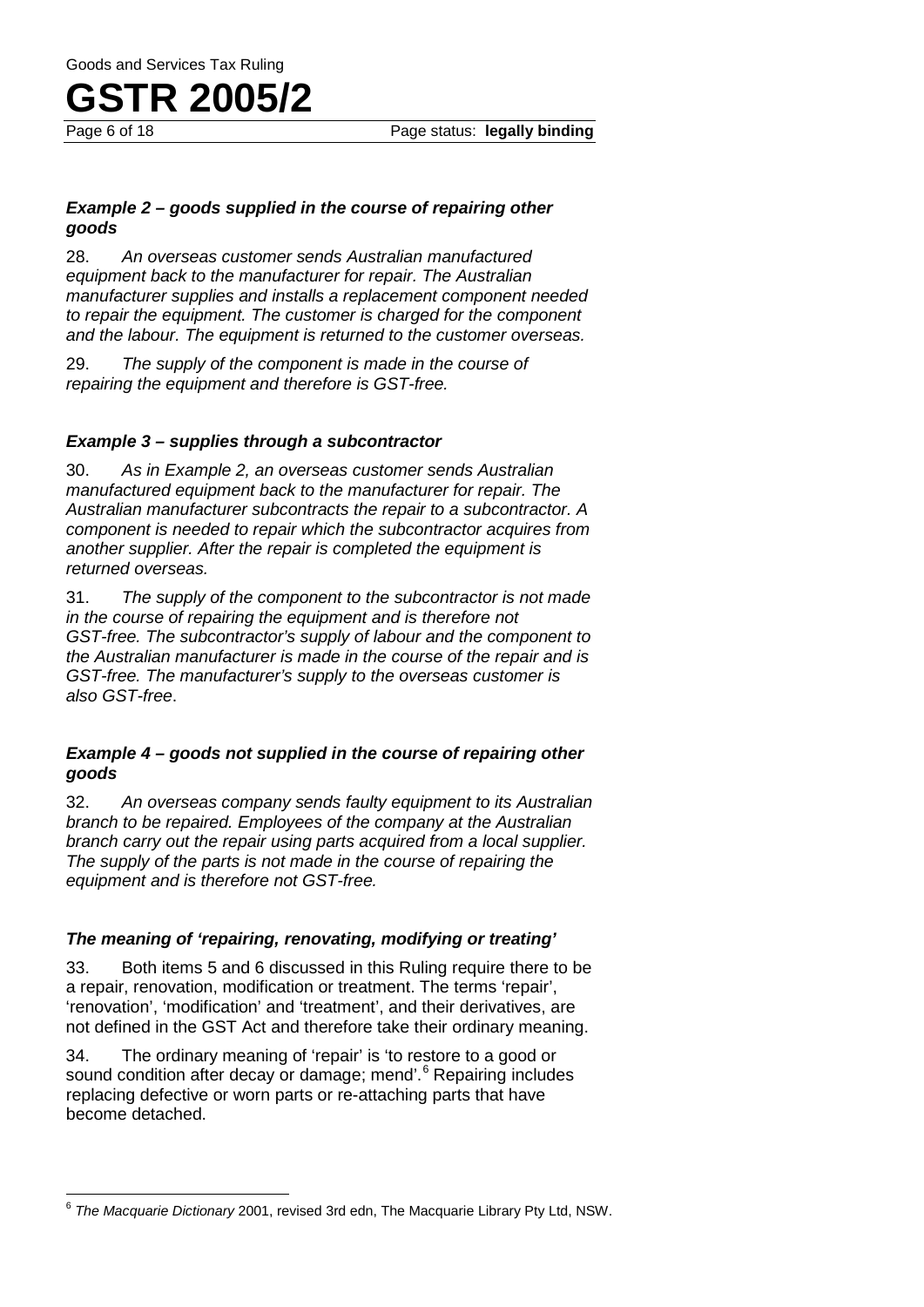**GSTR 20** 

#### Page status: **legally binding Page 7 of 18**

35. The ordinary meaning of 'renovate' is 'to make new or as if new again; restore to good condition; repair'.<sup>7</sup> Renovation changes the character or enhances efficiency of function, while a repair merely restores the character or efficiency of function.<sup>8</sup>

36. The ordinary meaning of 'modify' is 'to change somewhat the form or qualities of; alter somewhat'.<sup>9</sup>

37. The ordinary meaning of 'treat' is 'to subject to some agent or action in order to bring about a particular result, for example, to treat a substance with an acid'.<sup>10</sup> Processes such as cleaning, sterilising, waterproofing or rust proofing goods are examples of treating goods.

38. The use of the word 'whose' in the items 5 and 6, where the legislation refers to 'goods from outside Australia *whose* destination is outside Australia' [emphasis added], indicates that the goods departing Australia should be essentially the same goods as the goods that are brought into Australia. In the Commissioner's view, this excludes the process of manufacture from the provision.

39. The ordinary meaning of manufacture is 'the making of goods or wares by manual labour or machinery, especially on a large scale; the making of anything'. $11$ 

40. Manufacture commonly results in a change in the identity of goods. Their essential character is altered in such a way that they can no longer be considered to be the same goods. The original goods being components, ingredients, raw materials or similar, are subsumed into new goods with their own identity.

41. It follows that a process which may appear to be, for example, a treatment, or renovation, is not covered by the items 5 and 6 if the process amounts to the manufacture of new goods. In this context, the terms 'treating' and 'renovating' are limited to processes of the same kind or nature as repairing and modifying, neither of which contemplates the creation of completely new or different goods.

42. In Subdivision 38-E, repair, renovation, modification or treatment is a process applied to existing goods which may involve some change in the nature, form or condition of the existing goods, the substance of which remains unchanged. That is, the essential or fundamental character of the goods is the same. The other goods retain their own identity.

43. If item 5 in subsection 38-190(1) and item 6 in subsection 38-185(1) do not apply because new goods are created, the requirements of another item may be met. For example, a supplier contracted to manufacture new goods using components provided by the recipient, may make a supply of goods to the recipient. This supply is GST-free if the supplier exports the goods and the other requirements of item 1 in subsection 38-185(1) are met. Alternatively, a supply of

 $7$  The Macquarie Dictionary 2001, revised 3rd edn, The Macquarie Library Pty Ltd, NSW.

<sup>&</sup>lt;sup>8</sup> See generally Taxation Ruling TR 97/23 Income tax: deductions for repairs.<br>
<sup>9</sup> The Macquarie Dictionary 2001, revised 3rd edn, The Macquarie Library Pty Ltd, NSW.<br>
<sup>10</sup> The Macquarie Dictionary 2001, revised 3rd edn,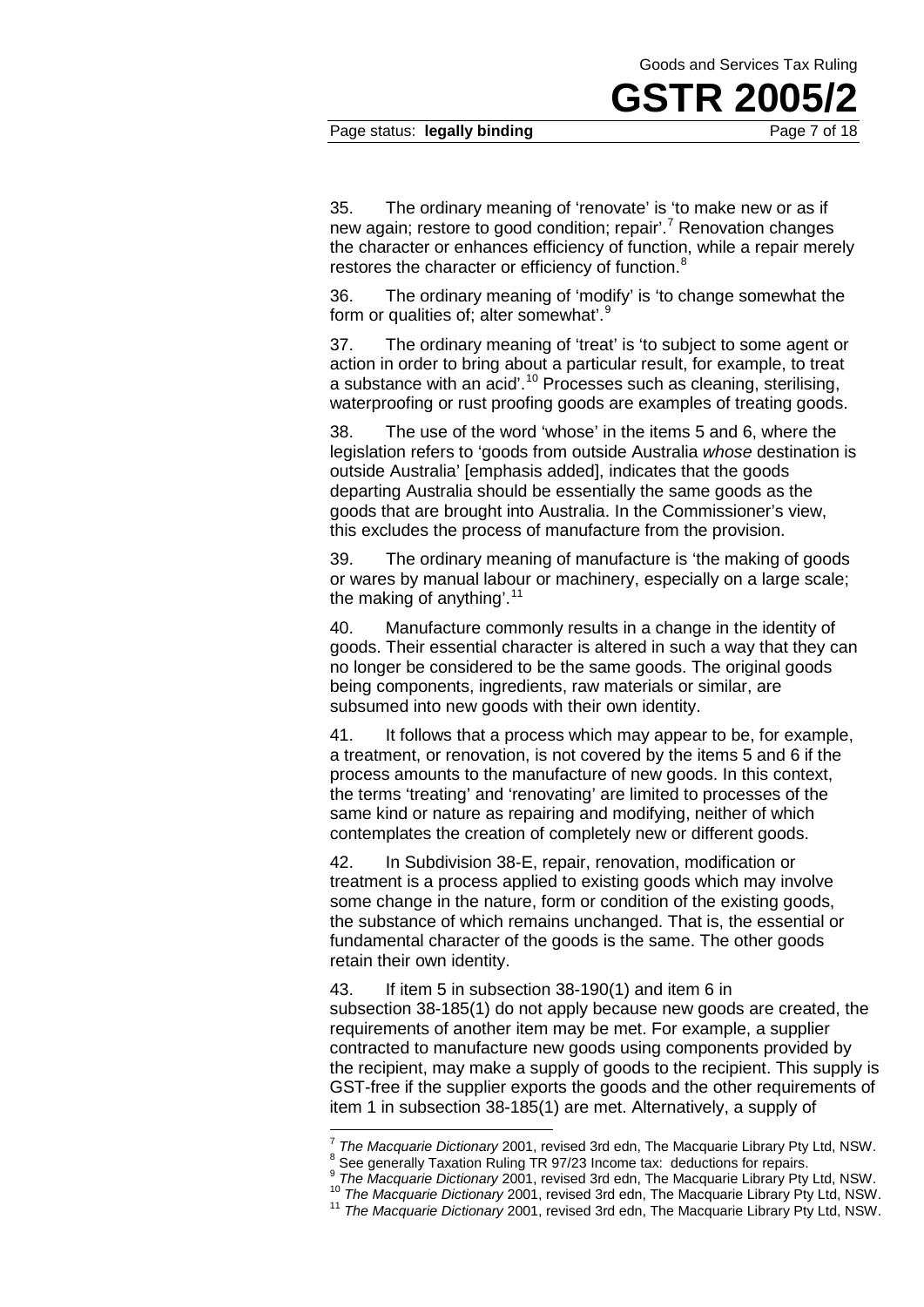

services made to a non-resident who is not registered or required to be registered, may be GST-free if the requirements of item 2 in subsection 38-190(1) are met.<sup>12</sup>

#### *Example 5 – other goods different to goods that are exported*

44. *A foreign chemical company sends chemicals in a powder form to an Australian resident pharmaceutical manufacturer. The Australian company uses the chemical powder along with other locally produced active ingredients, additives and bonding agents to produce a headache medication in a tablet form. The tablets are sent in bulk to the foreign company which is then charged for the processing service.*

45. *The powder has been subsumed into new or different goods (the tablets). The processing that the chemical undergoes is more complex than mere 'treatment' or 'treating' in the context in which those expressions are used in items 5 and 6, as it changes the fundamental nature of the goods, causing them to lose their identity. The headache tablets sent from Australia are different goods to the chemical powders imported.*

46. *Item 5 in subsection 38-190(1) does not apply to the supply of the processing services. Item 6 in subsection 38-185(1) also does not apply to the supply of goods (other active ingredients, additives and bonding agents) in the course of transforming the powder to headache tablets. However, depending on the circumstances of the arrangement, the supply of headache tablets may be a GST-free supply of goods under item 1 in subsection 38-185(1) or Subdivision 38-B.*

47. *Alternatively, if there is no supply of goods, item 2 in subsection 38-190(1) may apply if the non-resident recipient acquires the processing services in the course of an enterprise, and is not registered or required to be registered.*

#### *Alternative view*

48. There is an alternative view that, even if the goods from outside Australia are subsumed into new or different goods that have been produced as a result of a 'treatment', items 5 and 6 apply. It is of no consequence that the other goods have changed their essential or fundamental character. Under this alternative view, item 6 in subsection 38-185(1) or item 5 in subsection 38-190(1) would apply in Example 5. The Commissioner considers that the better view is as expressed in paragraphs 37 to 43.

 $12$  Assuming subsection 38-190(2) does not apply to deny GST-free status to the supply.  $\overline{1}$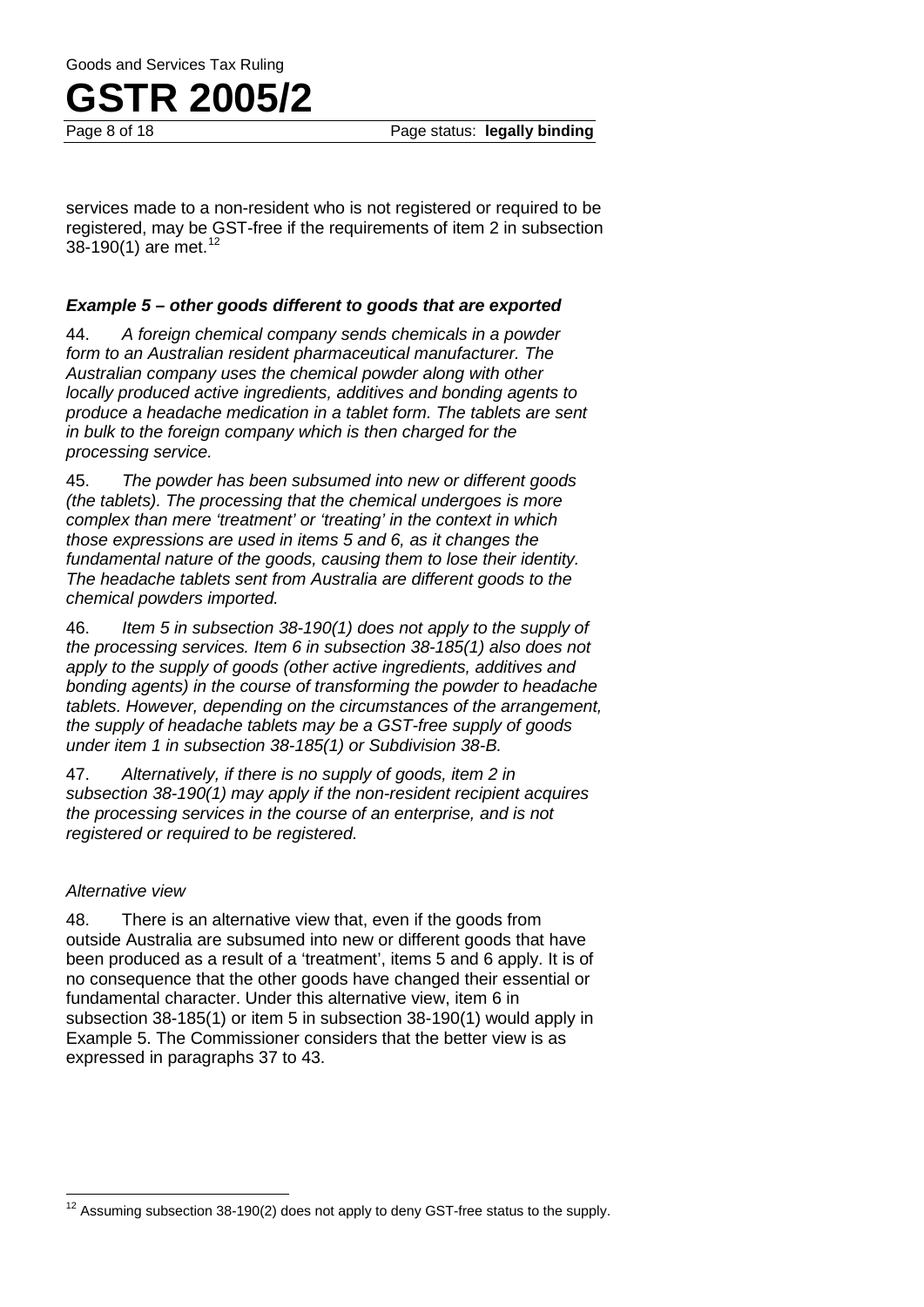**GSTR 2005/2**

#### *Other goods from outside Australia whose destination is outside Australia*

49. For item 5 in subsection 38-190(1) and item 6 in subsection 38-185(1) to apply, the goods that are being repaired must be from outside Australia and have a destination outside Australia.

#### *Meaning of 'Australia'*

50. 'Australia' is defined in section 195-1 as follows:

**Australia** does not include any external Territory. However, it includes an installation (within the meaning of the *Customs Act 1901*) that is deemed by section 5C of the *Customs Act 1901* to be part of Australia.

51. Australia therefore includes the entire land territory of Australia, coastal areas and seabed, but not any external Territories, such as Norfolk Island, Christmas Island or the Australian Antarctic Territory. Under section 5C of the *Customs Act 1901*, Australia also includes sea installations and resources installations (such as oil or gas rigs) that are attached to the seabed within the territorial boundaries of Australia,<sup>13</sup> or to an adjacent or coastal area as defined in that Act.

#### *From outside Australia*

52. For the purposes of item 6, goods are from outside Australia if they arrive in Australia from a place outside Australia. This includes ships or aircraft and goods on board the ships or aircraft.

53. Customs documents may evidence the arrival of goods from a place outside Australia. Customs laws require most arriving goods to be entered, or otherwise reported to Customs. For example, a foreign ship's cargo unloaded in Australia will be entered for home consumption, warehousing or transhipment, whereas the ship itself will be reported on an arrival report, and granted authority to enter port.

54. If no Customs documents exist, other evidence may demonstrate that goods are from outside Australia. See further, paragraphs 74 to 92 on documentary evidence.

#### *Whose destination is outside Australia*

 $\overline{a}$ 

55. The use of the phrase 'whose destination is outside Australia', when directly following the initial phrase that identifies the goods as 'goods from outside Australia', implies that the duration of the stay of the goods in Australia is temporary or transitory. There is a temporal link or nexus between the goods arriving in Australia and the goods

 $13$  The territorial limit of the coastal seas surrounding Australia is 12 nautical miles from the territorial sea baseline of Australian land masses. This was established in November 1990, by proclamation under section 7 of the *Seas and Submerged Lands Act 1973*.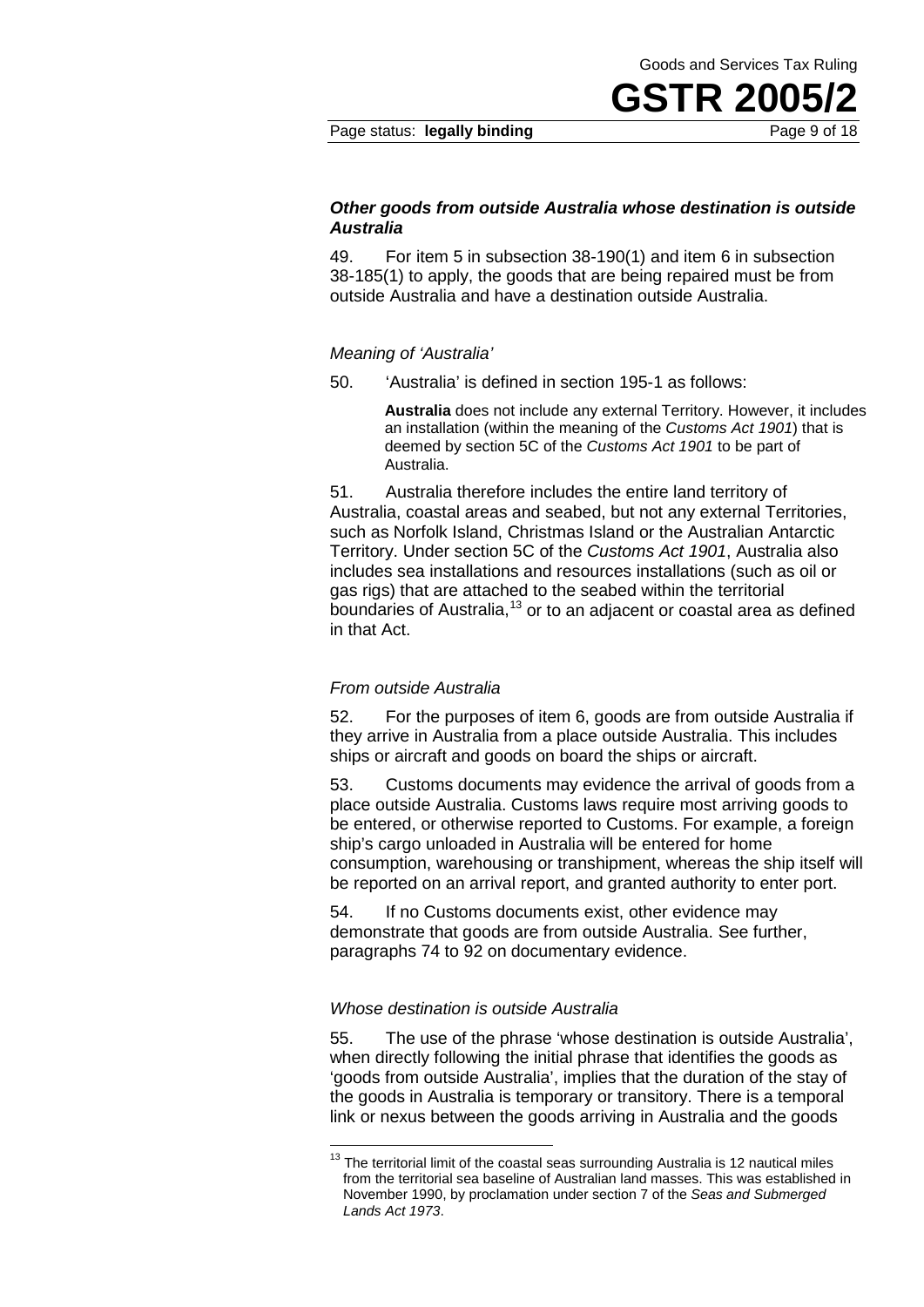Page status: **legally binding** 

departing Australia if on arrival in Australia, the goods have a destination outside Australia.

56. Goods (normally aircraft or ships) that pass through Australia in transit to another country have a destination outside Australia. For example, a ship will be reported on an arrival report, and granted authority to enter port. It is in transit.

57. Goods may be brought into Australia temporarily without the payment of duty or taxes. Clearance can be by way of what is colloquially known as a 'cruising permit',  $14$  or by providing a security for temporary importation.<sup>15</sup> Another means of temporary importation is under the cover of a 'carnet'.<sup>16</sup>

58. At the time the goods are being repaired, it must be intended that the goods will have a destination outside Australia. It is the Commissioner's view that the items require the supplier to determine whether the goods have a destination outside Australia when the supply is made. A Customs cruising permit or other Customs documentation provides evidence that the goods are from outside Australia with a destination outside Australia.

59. If there is a genuine intention when the supply is made, supported by documentary evidence, that the goods are destined for a place outside Australia, but the intention later changes such that the goods do not depart Australia, the requirement that the goods had a destination outside Australia is met. That is, the item requires the intended destination to be a place outside Australia. However, the absence of actual departure of the goods may be evidence that the intended destination was not outside Australia.

60. If goods do not depart Australia, or the supplier cannot show that they have departed, other evidence will be required to demonstrate that the goods were intended for a destination outside Australia. Other evidence which may indicate this could include Customs evidence of temporary importation, written contracts for repair and transportation into and out of Australia, and evidence of foreign ownership or registration of the goods.

#### *Example 6 – goods from outside Australia whose destination is outside Australia*

61. *An aircraft arrives in Australia. On arrival it is discovered that the aircraft has a mechanical problem. The problem is repaired and the aircraft continues on its international route. The aircraft's stay in Australia is transitory. At the time of the repair, the aircraft has the character of goods from outside Australia whose destination is outside Australia*. *The use of the aircraft in flying in Australia forms part of that journey. The supply of the repair is GST-free.*

<sup>&</sup>lt;sup>14</sup> Section 58 of the Customs Act 1901.

<sup>&</sup>lt;sup>15</sup> Sections 162 or 162A of the *Customs Act 1901* and Regulations 124, 125, 125A and 125B of the *Customs Regulations 1926*. 16 'Carnet' is an international 'passport for goods'.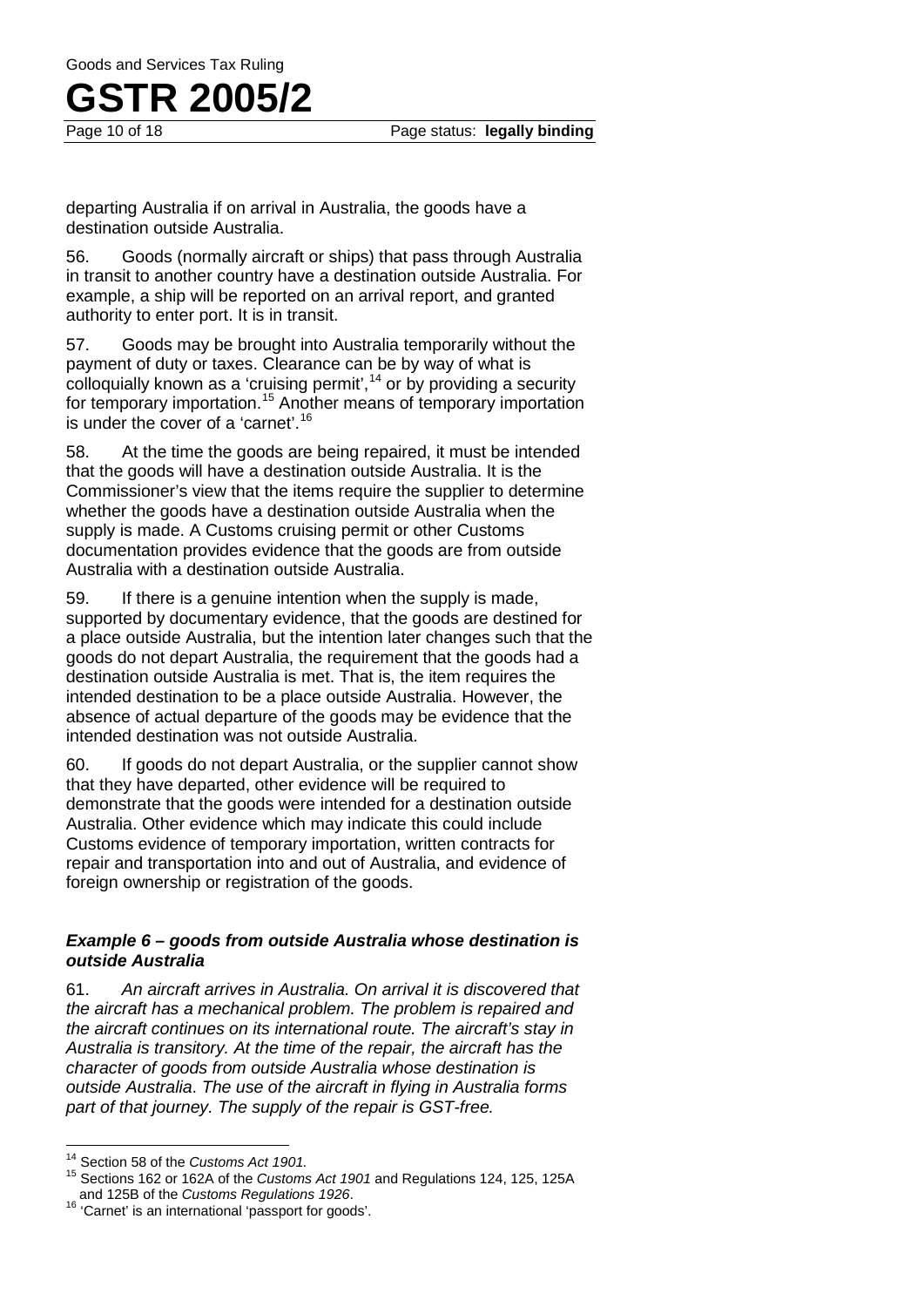Page status: **legally binding Page 11 of 18** 

**GSTR 2005/2**

#### *Example 7 – yacht used in Australia under 'Cruising Permit'*

62. *Angelo, a European travelling yachtsman, arrives in Sydney from New Zealand en route to Europe. Angelo intends to visit various locations in Australia for recreation purposes, and is granted a Customs cruising permit to do so.*

63. *Before continuing his travel, Angelo contracts with Bruce's Yacht Repairs to have repairs made to his yacht. Angelo presents the Customs cruising permit to Bruce's Yacht Repairs as evidence that the yacht is in transit from New Zealand to Europe. The repairs are completed within the time period approved in the cruising permit. Provided that there is no information to the contrary, a copy of the cruising permit is sufficient evidence for the supplier to determine that the yacht is from outside Australia with a destination outside Australia.*

64. *The supply of repairs is in respect of goods from outside Australia whose destination is outside Australia and is GST-free.*

#### *Example 8 – goods that are not from outside Australia*

65. *An Australian businessman is about to embark on an overseas business trip. Prior to departure, he engages a computer store to repair and upgrade his laptop computer, which was purchased from the store a few weeks earlier. The computer was originally manufactured in Japan and imported by the store for resale in Australia. The supply of the repair and upgrade is not GST-free under item 5 in subsection 38-190(1) or item 6 of subsection 38-185(1). This is because, at the time of the repair, the computer did not have the character of goods from outside Australia whose destination is outside Australia. There is no temporal nexus between the arrival of the goods in Australia, their repair and the removal of the goods from Australia.*

#### *The goods supplied are attached to or consumed*

66. This requirement is met if the goods supplied are attached to or become part of the other goods or if the goods supplied become unusable or worthless as a result of the repair, renovation, modification or treatment. Some consumable goods, such as oils or adhesives, are incorporated into the other goods, as are spare parts or new components.

67. For goods to be attached they must be affixed with a significant degree of permanency. Goods become part of other goods when they are incorporated into the other goods.

68. Goods that become unusable or worthless as a result of the repair include things such as cleaning agents, solvents or chemical catalysts.<sup>17</sup>

 $\overline{a}$ 

 $17$  This is consistent with the example at paragraph 5.83 of the Explanatory Memorandum to the A New Tax System (Goods and Services Tax) Bill 1998.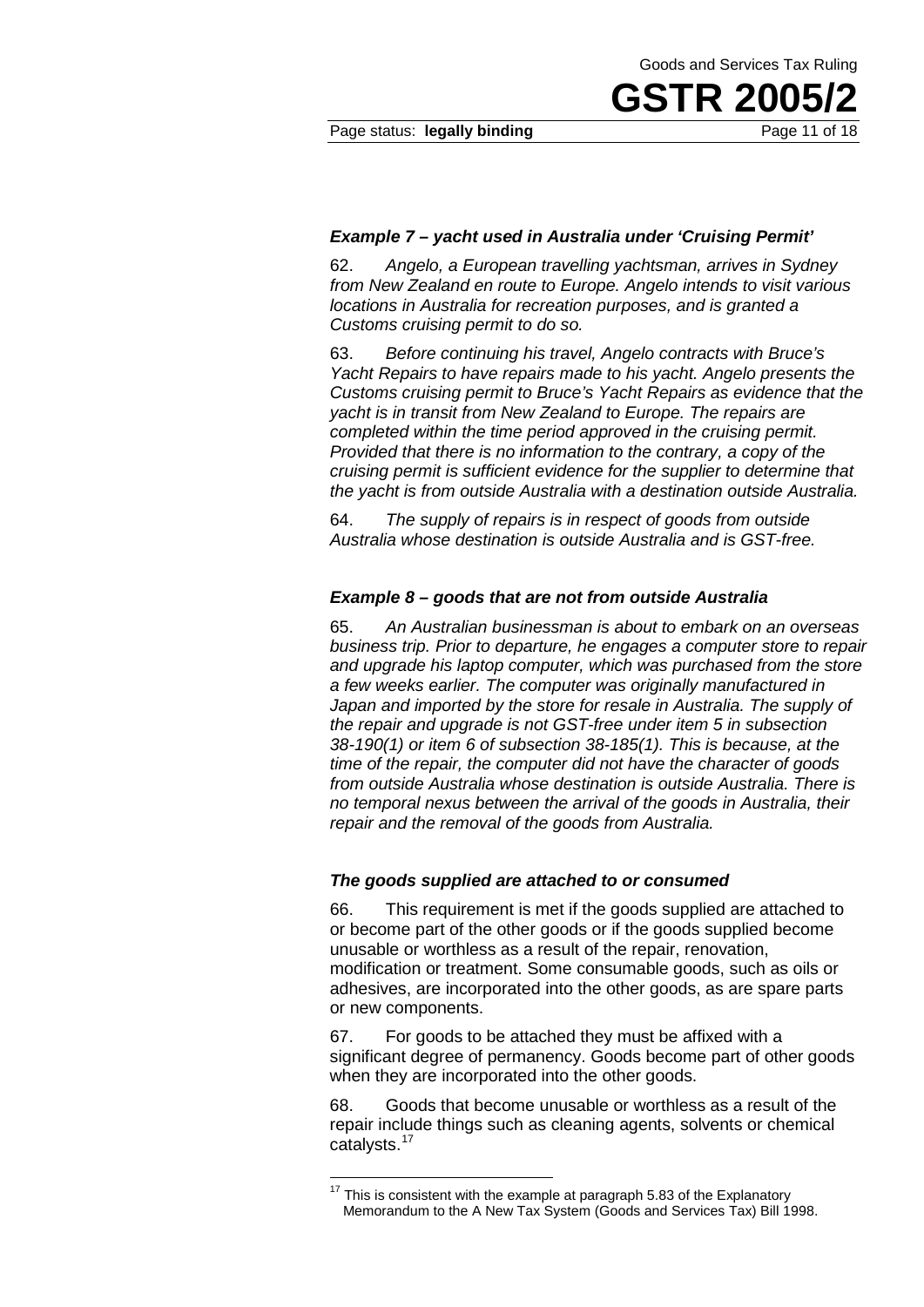69. Consistent with the requirement of item 6, that the goods are supplied 'in the course of repairing, renovating, modifying or treating', the supplier must be the person who attaches the goods to the other goods (or is contractually responsible for arranging the attachment), or uses them in the process applied to the other goods.

#### **GST-free supply of goods used to repair, renovate, modify or treat other goods**

70. To satisfy the requirements for a GST-free supply, the goods to be repaired must satisfy the description of 'from outside Australia whose destination is outside Australia' when the supply is made. Therefore, the supplier needs to determine at the time of supply that this requirement has been met.

71. Ships and aircraft (and goods on board the ship or aircraft) that are from outside Australia in transit to a place outside Australia retain the character of 'goods from outside Australia whose destination is outside Australia'.

72. For example, a yacht from outside Australia in transit to a place outside Australia that is granted Customs permission<sup>18</sup> to visit various locations for recreational purposes (for example, sightseeing or fishing), is goods 'from outside Australia whose destination is outside Australia'.

73. Supplies of repairs (either goods, services or both) carried out on goods, including ships or aircraft, from outside Australia whose destination is outside Australia, are therefore GST-free.

#### **Documentary evidence**

74. Record keeping for supplies covered by Subdivision 38-E is important, not only because of the general record keeping requirements of taxation laws, but also because suppliers who treat supplies as GST-free must be confident that the circumstances of the supply genuinely meet the requirements of the item in question.

75. To demonstrate that a supply is GST-free, the supplier needs to be provided with documentary evidence to show the origin and intended destination of the goods. Documents such as Customs import and export entries, international transport documents, and commercial documents provide such evidence for most goods. Suppliers must sight and retain evidence to this effect.

76. However, for goods that may arrive in Australia and depart from Australia without Customs import and export entries, such as commercial ships, aircraft or containers covered by the *Customs Convention on Containers 1972*, other types of evidence are suitable. See paragraphs 82 to 92 for more examples of documentary evidence.

 $18$  Permission known as a 'cruising permit' is granted under section 58 of the *Customs Act 1901*. The permission is usually granted for a set period of time. Approval under section 58 could also be granted in respect of an aircraft.  $\overline{1}$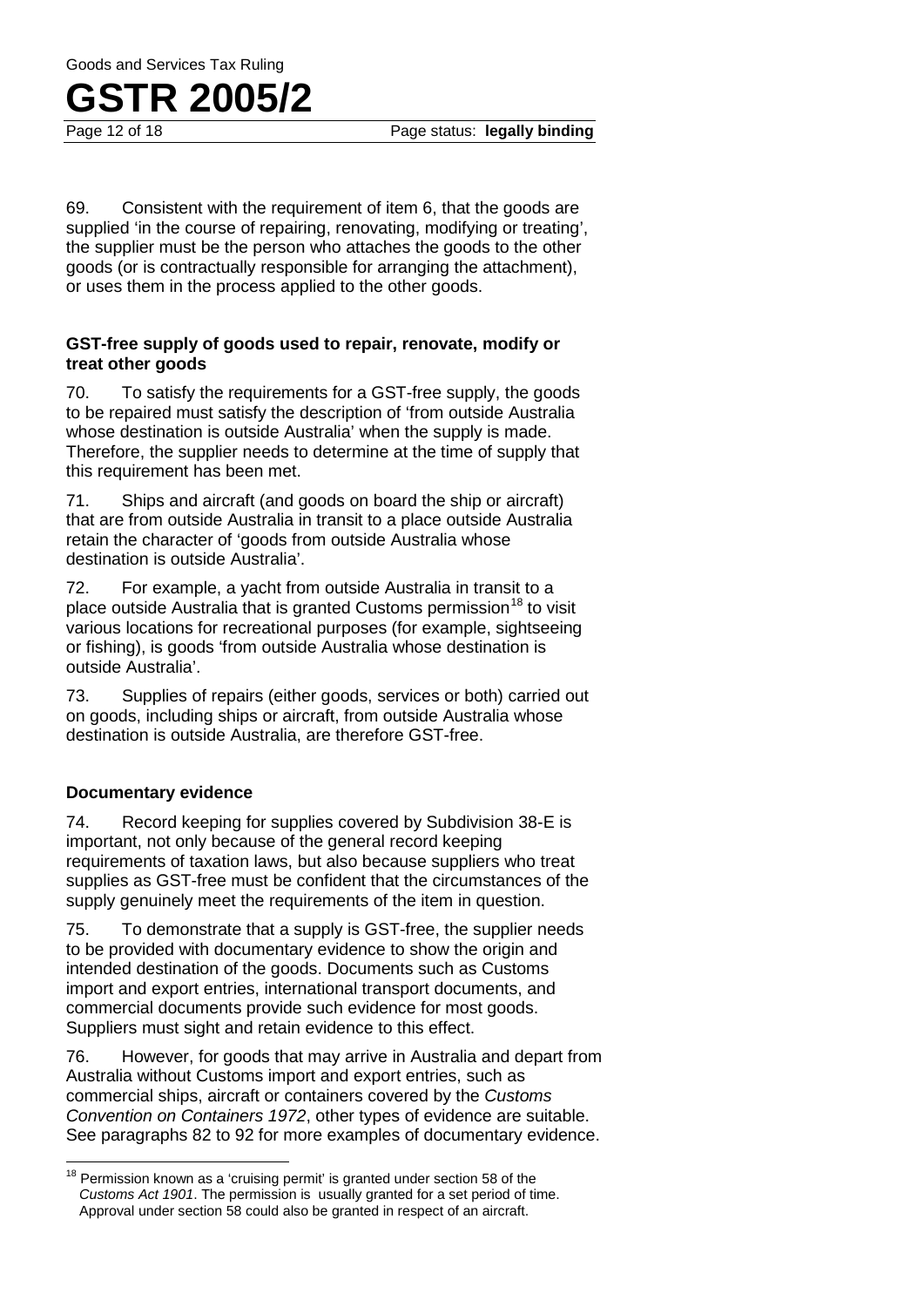**GSTR 2005/2**

77. Suppliers are required to keep records that record and explain their transactions. The Explanatory Memorandum in general reference to section 38-185 states 'You must keep appropriate records to verify the export and when it happened.<sup>19</sup> Section 70 of the *Taxation Administration Act 1953* provides (in part):

Keeping records of indirect tax transactions

- (1) If you:
	- (a) make a taxable supply, taxable importation, creditable acquisition or creditable importation; or
	- (b) make a supply that is GST-free or input taxed;

you must:

…

- (d) keep records that record and explain all transactions and other acts you engage in that are relevant to that supply…; and
- (e) retain those records for at least 5 years after the completion of the transactions or acts to which they relate.

78. In the Commissioner's view, records 'explain' a GST-free transaction made under Subdivision 38-E if they contain information that will enable an independent person with accounting skills and knowledge of the movement of goods into and out of Australia to understand the essential features of the transaction.

79. For a supply to be GST-free as discussed in this Ruling, the onus is on the supplier to be satisfied that goods being repaired have a destination outside Australia. The supplier will also need to have sufficient evidence to demonstrate that all of the other requirements of the particular item or items have been met.

80. The documents retained as evidence for a GST-free supply should provide a reasonable basis for an independent party, with no prior knowledge of the transaction, to be satisfied that the requirements of the item are met.

81. The following paragraphs provide a guide to the types of documents and the information they normally contain which will demonstrate that the elements of the relevant item are satisfied.

 $\overline{a}$ 

<sup>&</sup>lt;sup>19</sup> The Explanatory Memorandum to the A New Tax System (Goods and Services Tax) Bill 1998 at paragraph 5.79.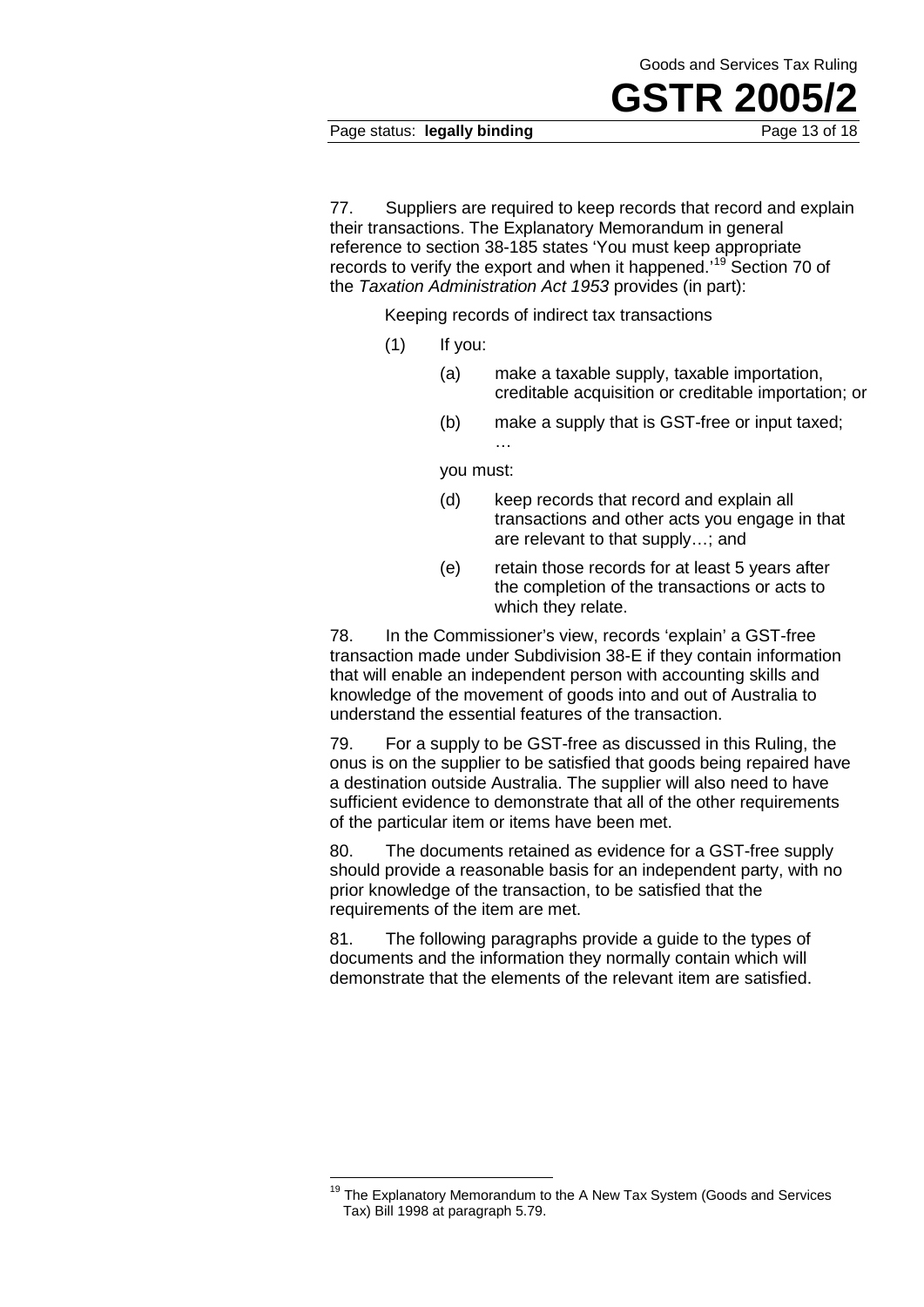Page status: **legally binding** 

82. Suitable documentary evidence to show that goods being repaired are from outside Australia and have a destination outside Australia, includes copies of:

- Customs entry for home consumption in respect of the goods (the entry may indicate temporary importation, for example by a tariff concession under item 21 of Schedule 4 to the *Customs Tariff Act 1995* or by the taking of security in respect of the import duty payable if the goods are not exported in accordance with the conditions of the temporary importation);
- Evidence indicating that the goods had the required destination outside Australia, when the repair, renovation, modification or treatment is undertaken is a Customs arrival report, a cruising permit, a Customs Form  $46^{20}$  or a Customs Form  $46AA^{21}$  or actual exportation of the goods within a reasonable time after the repair, renovation, modification or treatment;
- Other import documentation, such as international carnets;
- Documents evidencing the movement of international shipping containers under the *Customs Convention on Containers 1972*;
- International transport evidence showing the movement of goods from a place outside Australia to a place in Australia;
- Customs documents relating to the export of the goods; and
- International transport documents showing the movement of goods to a place outside Australia.

83. Transport documents include bills of lading, air waybills, sea waybills, consignment notes, certificates of shipment, house bills, postal certificates and proof of delivery documents.

84. A supplier should also retain the appropriate commercial evidence, such as invoices or purchase orders and contracts.

Form 46 – Application for permission to take delivery of goods upon giving a security or an undertaking for the payment of the duty – in relation to section 162 of the Customs Act 1901.  $\overline{\phantom{a}}$ 

<sup>&</sup>lt;sup>21</sup> Form 46AA – Application for permission to take delivery of goods upon giving a security or an undertaking for the payment of the duty – in relation to section 162A of the *Customs Act 1901*.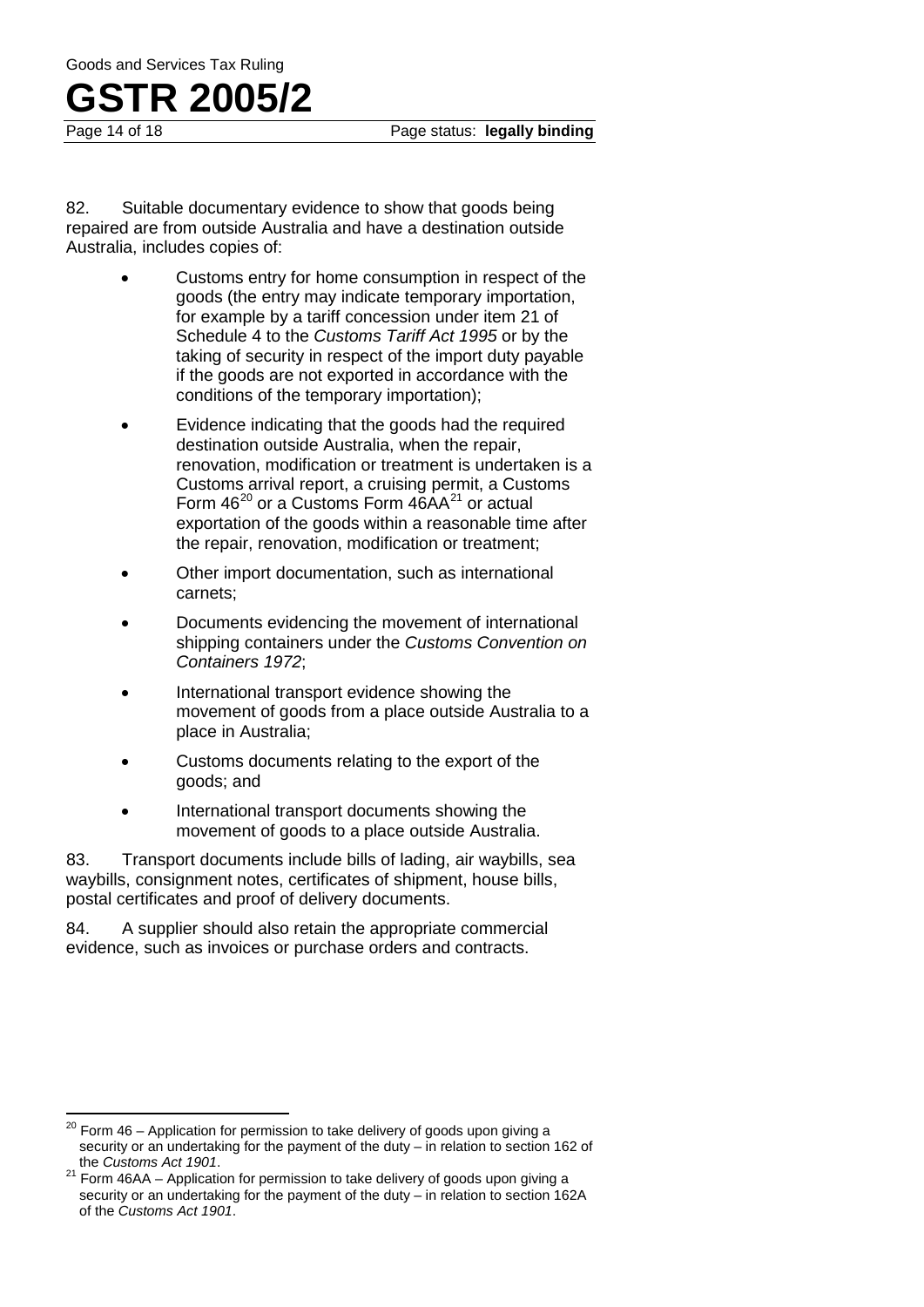Page status: legally binding

85. Some of the evidence listed above of the intended destination of goods, such as export documents, may only come into existence (or into the supplier's possession) after the supply. If a supplier that is not confident of receiving this evidence after the supply, and who does not possess other evidence at the time the supply is made, treats the supply as taxable, a refund of overpaid GST made be sought if the evidence becomes available.<sup>22</sup>

86. If the goods being repaired are a ship or aircraft that has not been entered for home consumption, the following evidence may be available to a supplier:

- Customs cruising permit:
- Customs certificate of clearance as evidence of departure of the ship or aircraft;
- documents relating to the foreign ownership or registration of the ship or aircraft;
- evidence of shipping routes or schedules, or flight timetables;
- a copy of the recipient's passport (for owners of small craft); and
- a declaration from the recipient that the ship or aircraft has a destination outside Australia.

87. Provided there is no information to the contrary, the Commissioner accepts a Customs cruising permit or the final certificate of clearance as sufficient evidence that the ship or aircraft, whether commercial or private, had a destination outside Australia when the repair was carried out, or goods supplied in the course of the repair.

88. The types of records available to a supplier will vary with the circumstances of the supply. A full examination of documents that demonstrate that goods were exported is made in Goods and Services Tax Ruling GSTR 2002/6 Goods and services tax: Exports of goods, items 1 to 4 of the table in subsection 38-185(1) of the *A New Tax System (Goods and Services Tax) Act 1999*. Table 1 in Appendix B to that Ruling lists the types of transport documentation a supplier may have, depending on the mode of transport used to export the goods. Table 2 lists the types of commercial documentation and official documents that a supplier may have to explain the transaction. A combination of these documents will connect the supply of the goods or services with the import or export of goods. The lists of documents described in the Appendix to GSTR 2002/6, and in this Ruling are not exhaustive but merely offer guidance as to the types of documents available.

 $\overline{\phantom{a}}$ 

 $22$  In order to entitled to a refund, the supplier would need to comply with the conditions contained in section 39 of the *Taxation Administration Act 1953,* which requires the supplier reimburse the overpaid GST to the recipient of the supply and that the recipient be neither registered nor required to be registered.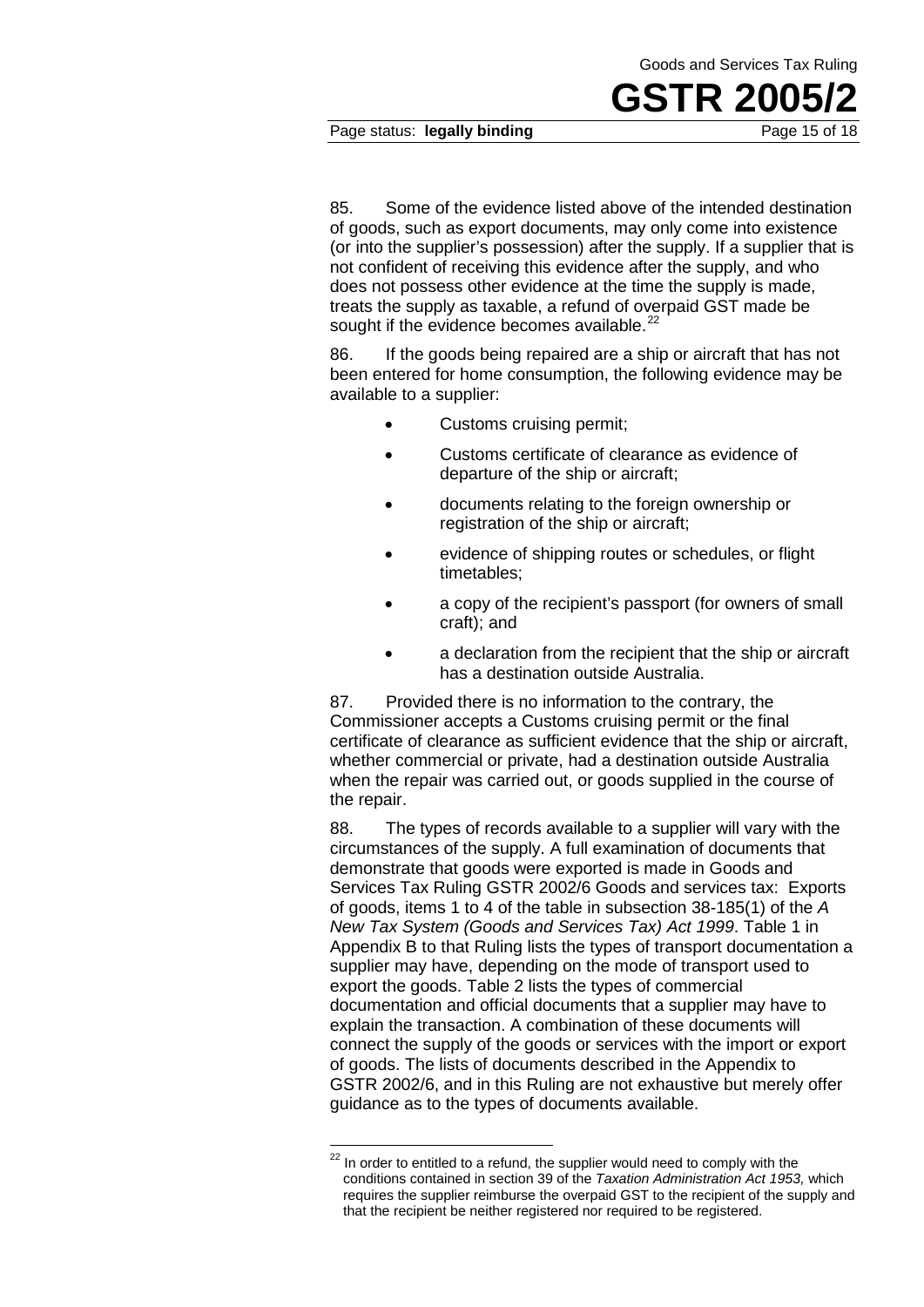Page status: **legally binding** 

89. Suppliers may have other evidence to support their knowledge that the other goods were exported, or that they had a destination outside Australia.

#### *Example 9 – evidence that the requirements of the items are met*

90. *As in Example 5, an Australian supplier repairs a clock from outside Australia whose destination is outside Australia. The clock is sent to Australia by the foreign customer and entered with Customs. After the clock is repaired, the supplier delivers it to an international courier who transports the goods back to the foreign customer.*

91. *As evidence demonstrating that the requirements of a GST-free supply are met, the supplier obtains a copy of the Customs import entry. The entry shows the date of importation, and notes that no duty or GST was payable on importation due to the concessional treatment of goods imported for repair (item 21 of Schedule 4 Customs Tariff Act 1995). The supplier also retains a copy of the consignment note issued by the international courier, which states the destination of the repaired goods. These documents, in combination with commercial contracts and invoices, provide sufficient evidence that the supply is GST-free.*

#### *Example 10 – evidence that the requirements of the items are met*

92. *An international vessel arrives in Australia and unloads cargo. Before loading foreign bound cargo, the shipping company contracts with an Australian business to repair a number of shipping containers used by the shipping line. The containers are not entered for home consumption, therefore there will be no Customs import or export documentation. The Australian business delivering the repaired containers back to the international shipping company needs to obtain information that the containers are from outside Australia and have a destination outside Australia. As there are no other available documents, evidence obtained from the international shipping company, such as a declaration to that effect, is sufficient*.

### **Detailed contents list**

93. Below is a detailed content list for this Ruling:

|                                                    | Paragraph |
|----------------------------------------------------|-----------|
| What this Ruling is about                          |           |
| Date of effect                                     | 5         |
| <b>Context</b>                                     |           |
| <b>Ruling with explanation</b>                     | 12        |
| The requirements of item 6 of subsection 38-185(1) | 20        |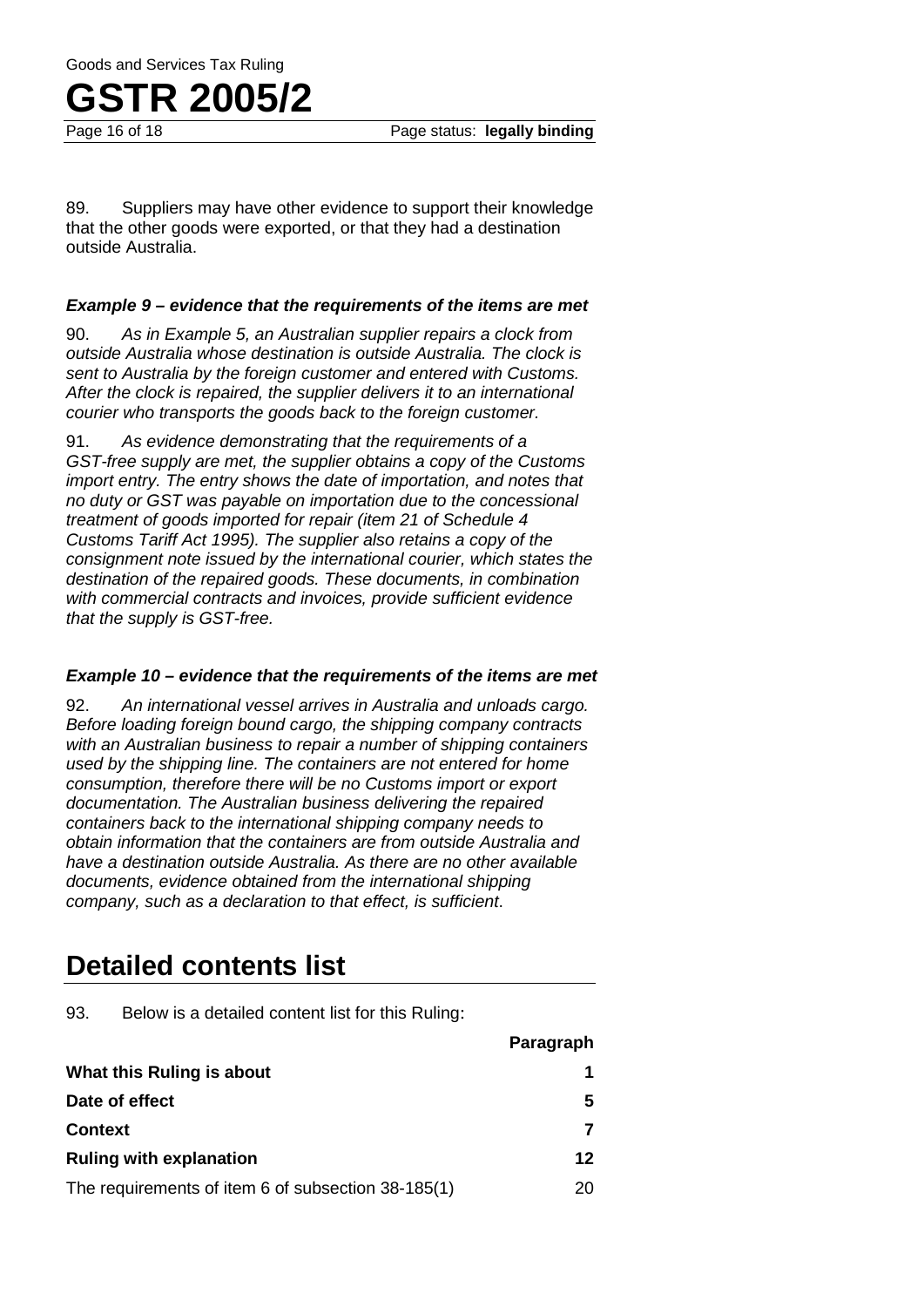| Page status: legally binding | Page 17 of 18 |
|------------------------------|---------------|
|                              |               |

| Supply of goods                                                                    | 21 |
|------------------------------------------------------------------------------------|----|
| Example 1 - supply of goods and services in                                        |    |
| repairing other goods                                                              | 22 |
| 'In the course of'                                                                 | 23 |
| Example $2$ – goods supplied in the course of<br>repairing other goods             | 28 |
| Example 3 – supplies through a subcontractor                                       | 30 |
| Example $4$ – goods not supplied in the course of repairing<br>other goods         | 32 |
| The meaning of 'repairing, renovating, modifying or treating'                      | 33 |
| Example 5 – other goods different to goods that are exported                       | 44 |
| Alternative view                                                                   | 48 |
| Other goods from outside Australia whose destination<br>is outside Australia       | 49 |
| Meaning of 'Australia'                                                             | 50 |
| From outside Australia                                                             | 52 |
| Whose destination is outside Australia                                             | 55 |
| Example 6 – goods from outside Australia whose destination<br>is outside Australia | 61 |
| Example 7 – yacht used in Australia under 'Cruising Permit'                        | 62 |
| Example $8$ – goods that are not from outside Australia                            | 65 |
| The goods supplied are attached to or consumed                                     | 66 |
| GST-free supply of goods used to repair, renovate,<br>modify or treat other goods  | 70 |
| Documentary evidence                                                               | 74 |
| Example 9 – evidence that the requirements of<br>the items are met                 | 90 |
| Example $10$ – evidence that the requirements of<br>the items are met              | 92 |
| <b>Detailed contents list</b>                                                      | 93 |
|                                                                                    |    |

**Commissioner of Taxation** 30 March 2005